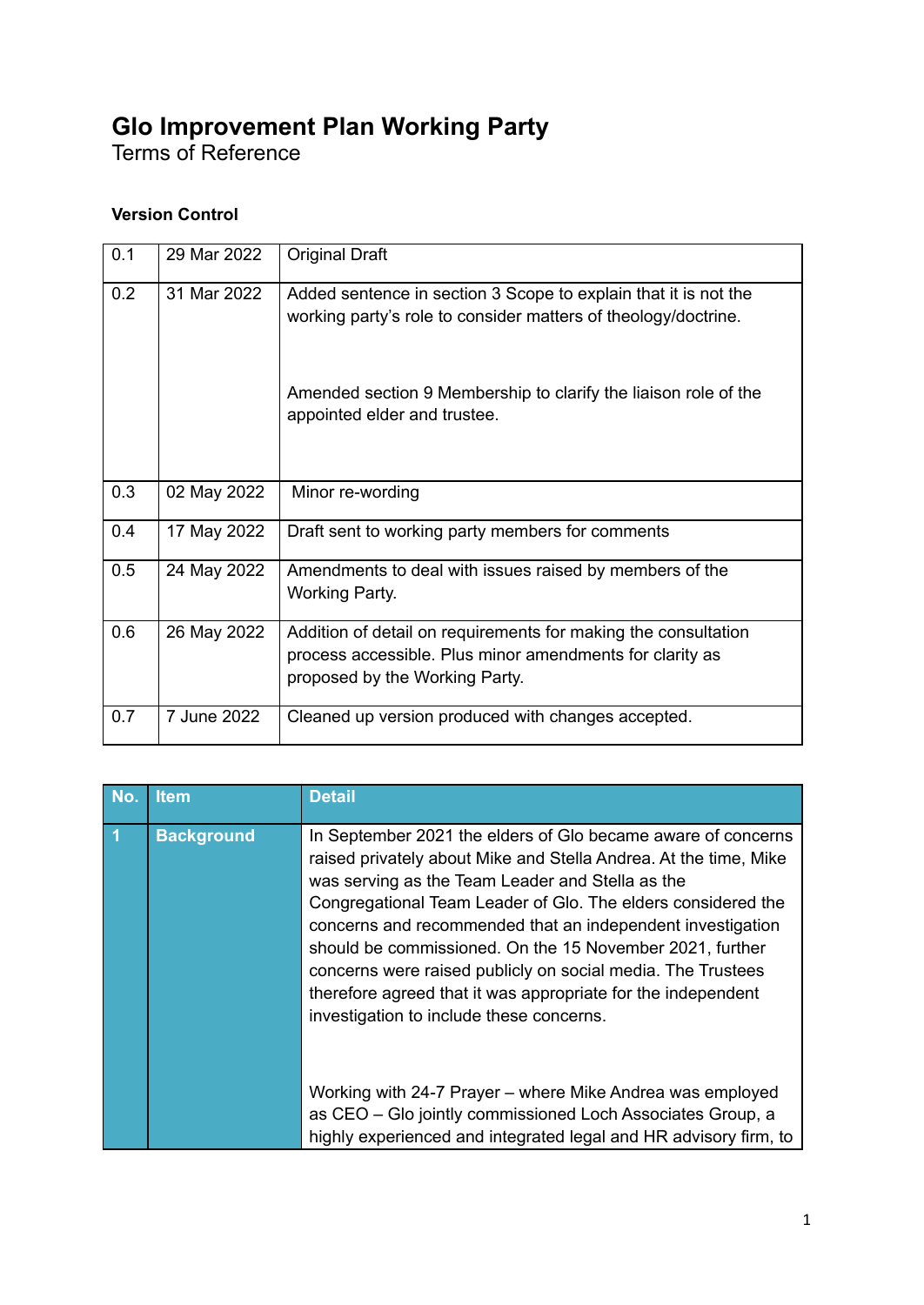| $\overline{2}$ | <b>Purpose</b> | The purpose of the Working Party is to develop an improvement<br>plan for the church that ensures that policies, procedures and<br>working practices are put in place that ensure that the church<br>can be a community where people are completely safe from<br>fear of abuse. This improvement plan should help the church<br>develop a culture where inappropriate conduct is first and                                                                                                                                                                                                                                                                                                        |
|----------------|----------------|---------------------------------------------------------------------------------------------------------------------------------------------------------------------------------------------------------------------------------------------------------------------------------------------------------------------------------------------------------------------------------------------------------------------------------------------------------------------------------------------------------------------------------------------------------------------------------------------------------------------------------------------------------------------------------------------------|
|                |                | They stated their aim that the Working Party have its first<br>meeting by 10 April 2022 and that the intention that its final<br>report be submitted to the Trustees by the 12 June 2022. The<br>Working Party would be aided by the publication of a report by<br>Loch which sets out the findings behind the recommendations<br>made. This report was expected to be released by the 4 April.                                                                                                                                                                                                                                                                                                   |
|                |                | In the statement they also explained that Loch had made some<br>recommendations to Glo and that to take these forward and to<br>set things right for the future they had decided to appoint a<br>Working Party to develop an Improvement Plan. This<br>Improvement Plan would set out the actions that the Church will<br>take to implement the report's recommendations. They<br>explained that one of the key roles of the Working Party would<br>be to consult with key stakeholders including staff, congregation<br>and those who participated in the investigation, to ensure the<br>development of a robust, considerate and comprehensive plan.                                           |
|                |                | The trustees and elders met with the staff, wider leaders and<br>church congregation on Monday 21 March and published a<br>statement regarding the findings of the investigation which was<br>revised on Tuesday 22 March. In the revised statement they<br>noted that the trustees believe that the evidence shows that<br>Mike's conduct and behaviour did fall significantly below the<br>standard expected of a Christian leader. They noted that Mike<br>had resigned, and that Stella had also decided to step down.<br>They offered their apologies to all those who had been hurt<br>through their experiences of Glo and thanked all those who had<br>participated in the investigation. |
|                |                | After a rigorous investigative process Loch Associates Group<br>submitted their findings to the Trustees of Glo and 24-7 Prayer.                                                                                                                                                                                                                                                                                                                                                                                                                                                                                                                                                                  |
|                |                | conduct an independent investigation into the grievances<br>received.                                                                                                                                                                                                                                                                                                                                                                                                                                                                                                                                                                                                                             |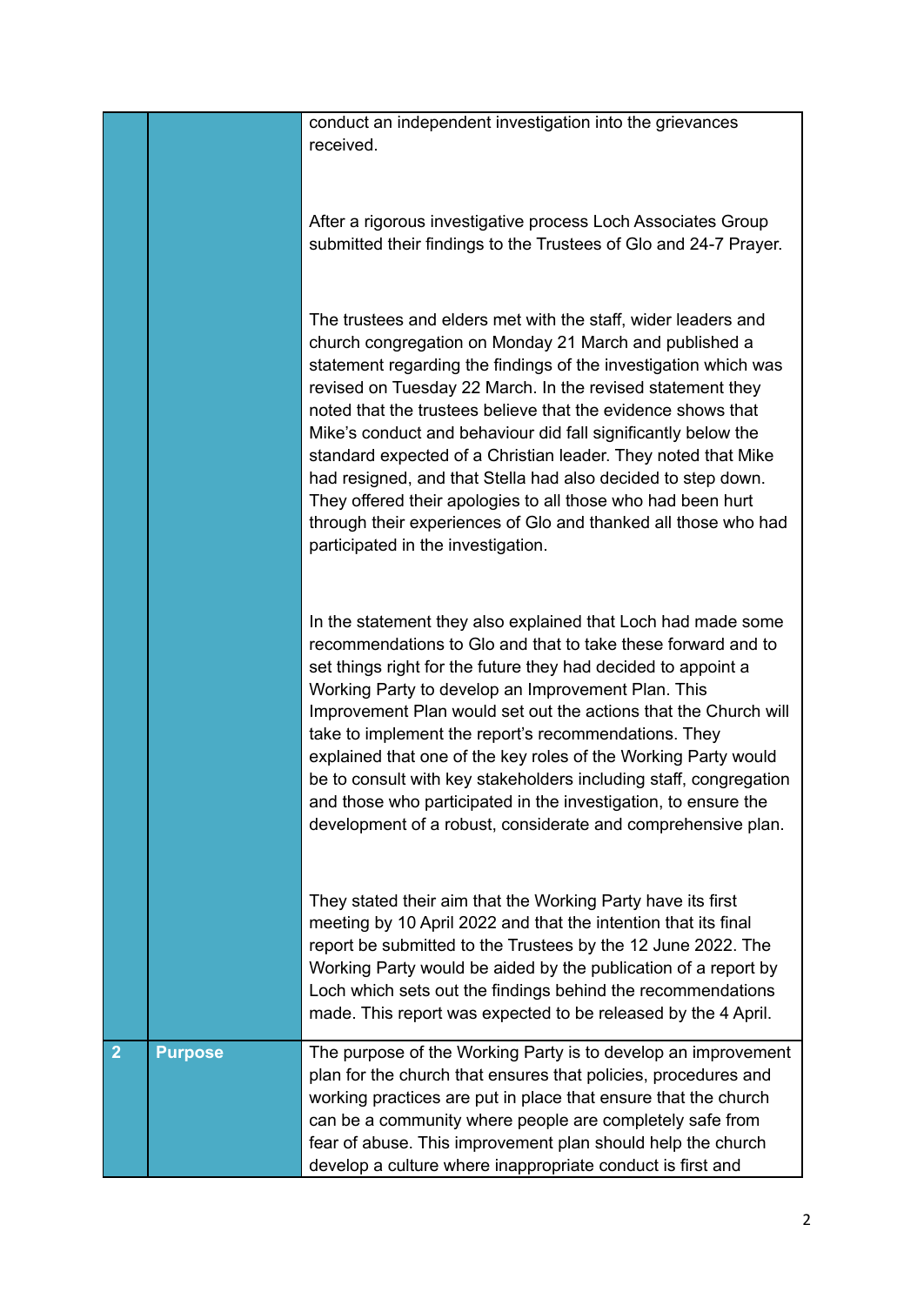|              |              | foremost prevented by fostering practices of listening, learning<br>and education. A culture where people always have a safe and<br>easily accessibly route to raise any concerns they may have.<br>And a culture which is quick to recognise and challenge abusive<br>or inappropriate behaviour whenever it does happen.<br>The improvement plan should also identify actions around<br>supporting those who have been hurt in their experiences of<br>Glo. This should be both for those who are currently hurting, as<br>well as ensuring that there are mechanisms in place to support<br>people in the future as well. |
|--------------|--------------|------------------------------------------------------------------------------------------------------------------------------------------------------------------------------------------------------------------------------------------------------------------------------------------------------------------------------------------------------------------------------------------------------------------------------------------------------------------------------------------------------------------------------------------------------------------------------------------------------------------------------|
| $\mathbf{3}$ | <b>Scope</b> | In developing the Improvement Plan the Working Party is<br>expected to consult with anyone with a connection to glo<br>particularly including :                                                                                                                                                                                                                                                                                                                                                                                                                                                                              |
|              |              | The 36 individuals who responded to the investigation                                                                                                                                                                                                                                                                                                                                                                                                                                                                                                                                                                        |
|              |              | Any else affected by the cultures and behaviours<br>described in the report dates 20th of May produced by<br><b>Loch Associates</b>                                                                                                                                                                                                                                                                                                                                                                                                                                                                                          |
|              |              | Glo and Pipeline staff former and current                                                                                                                                                                                                                                                                                                                                                                                                                                                                                                                                                                                    |
|              |              | Members of the church congregation former and current                                                                                                                                                                                                                                                                                                                                                                                                                                                                                                                                                                        |
|              |              | And anyone else the working party deem necessary. The scope<br>of the consultation will be focussed on how the church moves<br>forward, it will not be a repeat of the investigation itself. The<br>goal of the working party is to present the leadership team with<br>a set of practical actions to consider taking forward to improve<br>culture and working practices.                                                                                                                                                                                                                                                   |
|              |              | The Working party can decide how it wishes to consult, and will<br>need to be mindful of how to ensure that the responses<br>received to the consultation can be easily collated and<br>reviewed. We recognise that some participants may require<br>longer than others to consider whether and how they wish to<br>engage in the consultation. The working party will need to be                                                                                                                                                                                                                                            |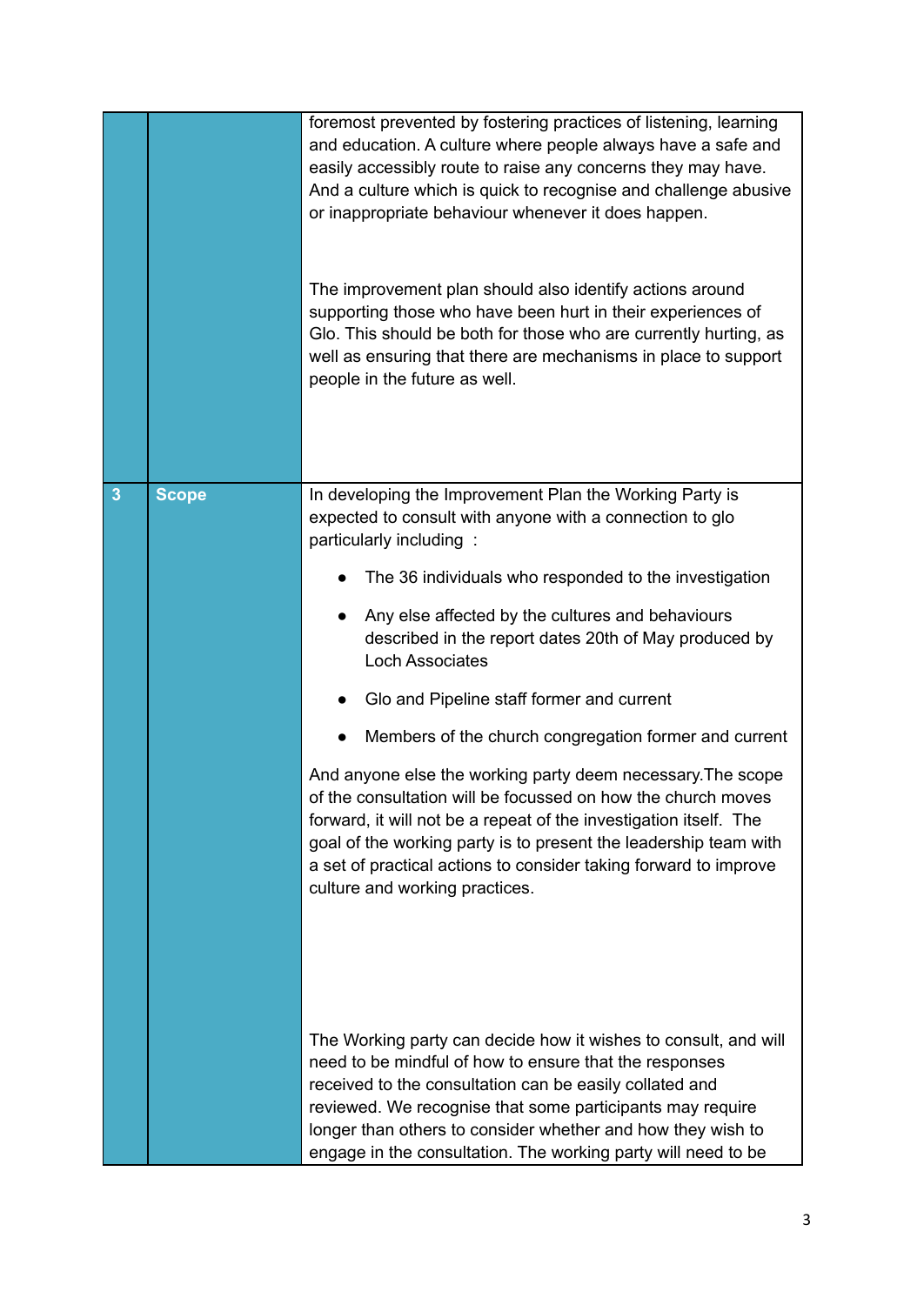|   |               | mindful of this while publishing a clear timetable for                                                                               |
|---|---------------|--------------------------------------------------------------------------------------------------------------------------------------|
|   |               | consultation.                                                                                                                        |
|   |               |                                                                                                                                      |
|   |               |                                                                                                                                      |
|   |               |                                                                                                                                      |
|   |               | The working party will look to design a consultation that                                                                            |
|   |               | encourages a high response rate across the stakeholder groups                                                                        |
|   |               | by providing multiple access routes which collectively ensure:                                                                       |
|   |               |                                                                                                                                      |
|   |               | That the consultation is easy to access for all<br>That those with limited time can meaningfully engage                              |
|   |               | That people can contribute anonymously if they wish to                                                                               |
|   |               | That there are routes for people to engage face to face if<br>$\bullet$                                                              |
|   |               | they wish to                                                                                                                         |
|   |               | That the consultation is open for a sufficient time period<br>$\bullet$                                                              |
|   |               | to allow people to consider whether and how they would                                                                               |
|   |               | like to respond                                                                                                                      |
|   |               |                                                                                                                                      |
|   |               | Demographic data should be captured where participants are                                                                           |
|   |               | willing to provide this, to help understand the reach of the                                                                         |
|   |               | consultation.                                                                                                                        |
|   |               |                                                                                                                                      |
|   |               |                                                                                                                                      |
|   |               | Having completed the consultation and reviewed the feedback                                                                          |
|   |               | received, the Working Party should develop an improvement                                                                            |
|   |               | plan. The structure and format of this plan is for the Working<br>Party to decide but it must contain a set (or sets) of actions for |
|   |               | the Trustees and Elders to consider. The anticipated financial                                                                       |
|   |               | and staffing implications of each action should also be                                                                              |
|   |               | considered within the improvement plan.                                                                                              |
|   |               |                                                                                                                                      |
|   |               |                                                                                                                                      |
|   |               |                                                                                                                                      |
|   |               |                                                                                                                                      |
|   |               |                                                                                                                                      |
| 4 | <b>Output</b> | The output of the Working Party will be an Improvement Plan as                                                                       |
|   |               | explained within section 3 above.                                                                                                    |
|   |               |                                                                                                                                      |
|   |               |                                                                                                                                      |
|   |               | The Improvement Plan shall be created, reviewed, published                                                                           |
|   |               | and approved as follows:                                                                                                             |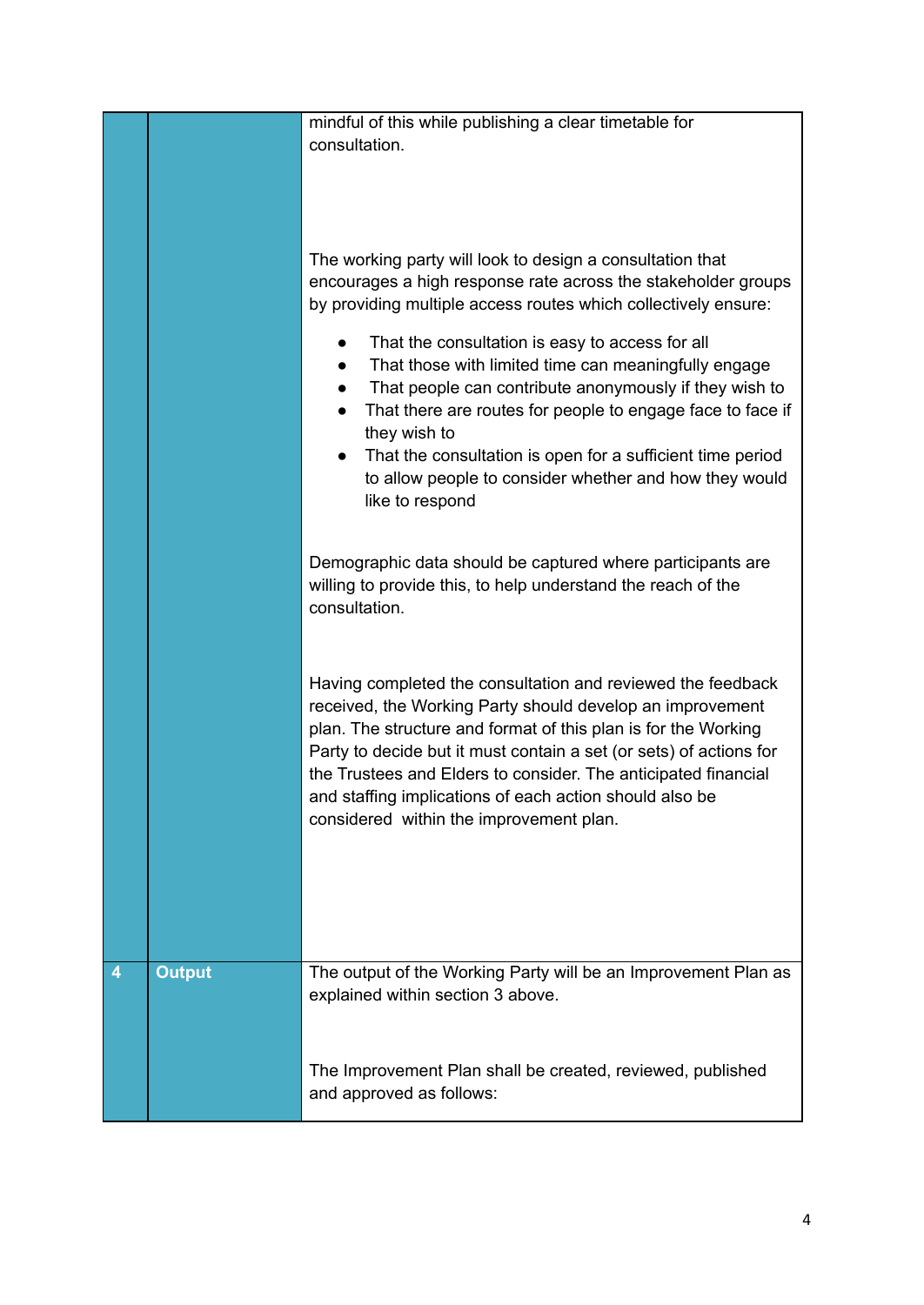|                |                                | 1. The proposed improvement plan will be presented to the<br>trustees and elders for their consideration and<br>published.<br>If there are any elements of the proposed improvement<br>2.<br>plan which the trustees and elders feel cannot be<br>implemented, the reasons for this will be explained to<br>the Working Party. Those reasons shall be published.<br>The working party shall then, in discussion with the<br>3.<br>trustees and elders if necessary identify any alternative<br>actions to those the trustees and elders felt could not be<br>implemented. Once this review process has been<br>completed the agreed final version of the Improvement<br>Plan shall put before the next meeting of the board of<br>the trustees for approval, and published. The Working<br>Party will then be closed. |
|----------------|--------------------------------|-----------------------------------------------------------------------------------------------------------------------------------------------------------------------------------------------------------------------------------------------------------------------------------------------------------------------------------------------------------------------------------------------------------------------------------------------------------------------------------------------------------------------------------------------------------------------------------------------------------------------------------------------------------------------------------------------------------------------------------------------------------------------------------------------------------------------|
| 5              | <b>Key</b><br>responsibilities | To establish ground rules for the working party<br>Deciding the approach to consultation<br>Ensuring that the consultation is restricted to key<br>stakeholders only<br>Developing the Improvement Plan<br>Ensuring that the financial and staffing implications of<br>each proposed action are considered<br>Progressing the development of the Improvement Plan<br>to the agreed timeline.                                                                                                                                                                                                                                                                                                                                                                                                                          |
| 6              | <b>Authority</b>               | The Improvement Plan Working Party is not an authoritative<br>body. It acts as an advisory body to the Elders and Trustees<br>with regards to the development of the Improvement Plan.                                                                                                                                                                                                                                                                                                                                                                                                                                                                                                                                                                                                                                |
| $\overline{7}$ | <b>Governance</b>              | The Improvement Plan Working Party reports to both the Elders<br>and Trustees who together represent the spiritual and legal<br>governance of Glo.                                                                                                                                                                                                                                                                                                                                                                                                                                                                                                                                                                                                                                                                    |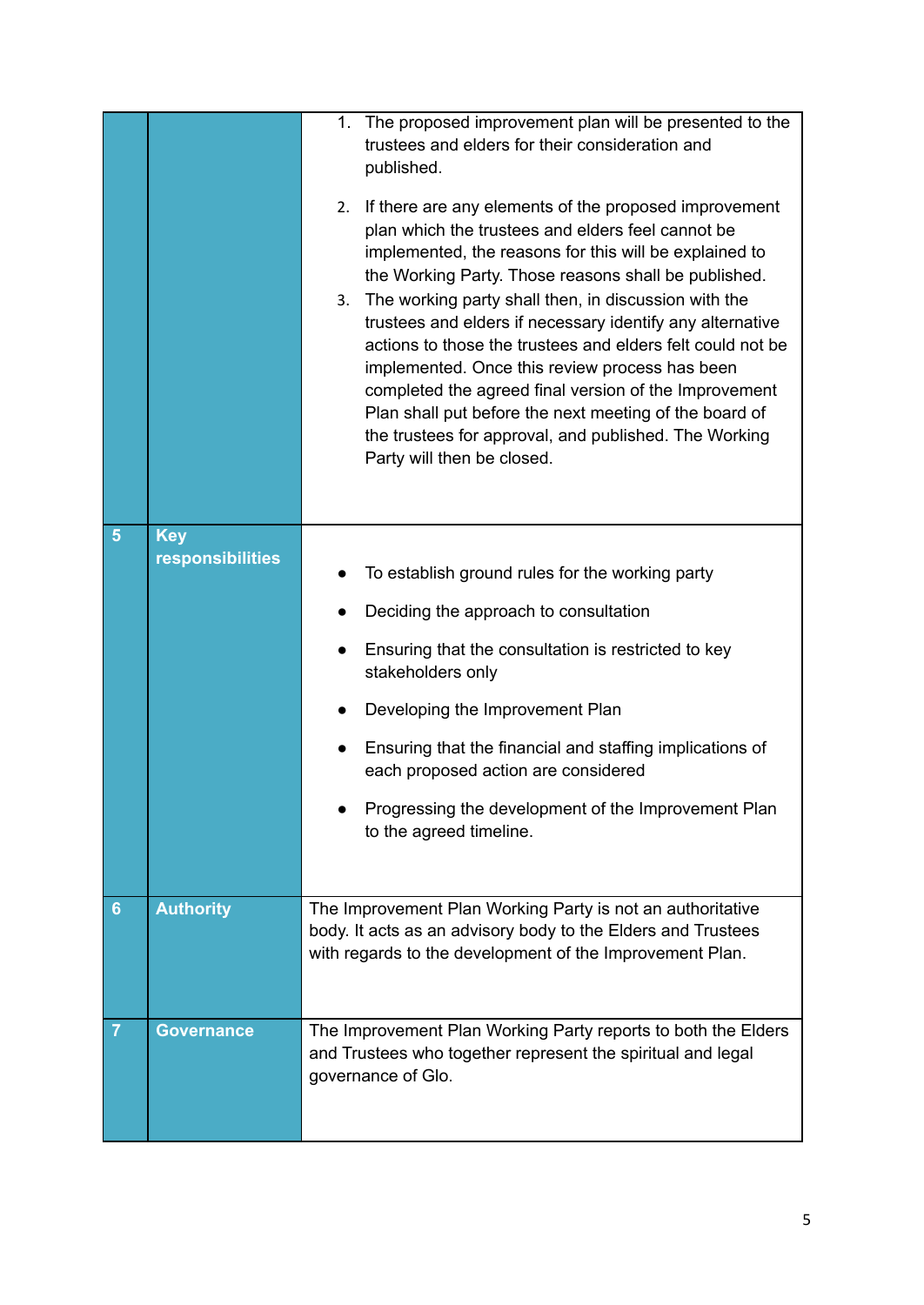| 8  | <b>Chair</b>                                | Heather Skelton has been appointed as chair of the Working<br>Party.                                                                                                                                                                                                                                                                                                                                                                                                                                                                                                                                                                                                                                                                                                                                                                             |
|----|---------------------------------------------|--------------------------------------------------------------------------------------------------------------------------------------------------------------------------------------------------------------------------------------------------------------------------------------------------------------------------------------------------------------------------------------------------------------------------------------------------------------------------------------------------------------------------------------------------------------------------------------------------------------------------------------------------------------------------------------------------------------------------------------------------------------------------------------------------------------------------------------------------|
| 9  | <b>Membership</b>                           | The Working Party membership is; made up of an appropriate<br>number of people to be an effective working group (i.e. not too<br>many or too few)<br>made up of current members of the church who are<br>actively committed to supporting the positive future<br>development of Glo<br>made up, so far as possible, of individuals who reflect a<br>$\bullet$<br>balance of the diversity of the church membership<br>including some who are able to represent those who<br>have been hurt through their experiences of Glo.<br>The trustees and elders are committed to ensuring that the<br>working party operates entirely free from any influence by the<br>Trustees and Elders of Glo. However a member of the Church<br>leadership team will be available to provide advice and support<br>to the Working Party, as required by the group. |
| 10 | <b>Reporting /</b><br><b>administration</b> | Administrative support will be provided. Whilst attendance to<br>meetings will be recorded, there is no specific requirement for<br>minutes, action logs or decision logs, although the Working<br>Party may decide to use these if it wishes.<br>The Working Party will take responsibility for administering the<br>consultation in a professional and inclusive manner. It will also<br>be responsible for drafting the Improvement Plan and then<br>presenting this to the Elders and Trustees.                                                                                                                                                                                                                                                                                                                                              |
| 11 | <b>Frequency of</b><br>meetings             | The frequency of meetings shall be decided by the Working<br>Party in order to finish the improvement plan in keeping with<br>the timetable it has set.                                                                                                                                                                                                                                                                                                                                                                                                                                                                                                                                                                                                                                                                                          |